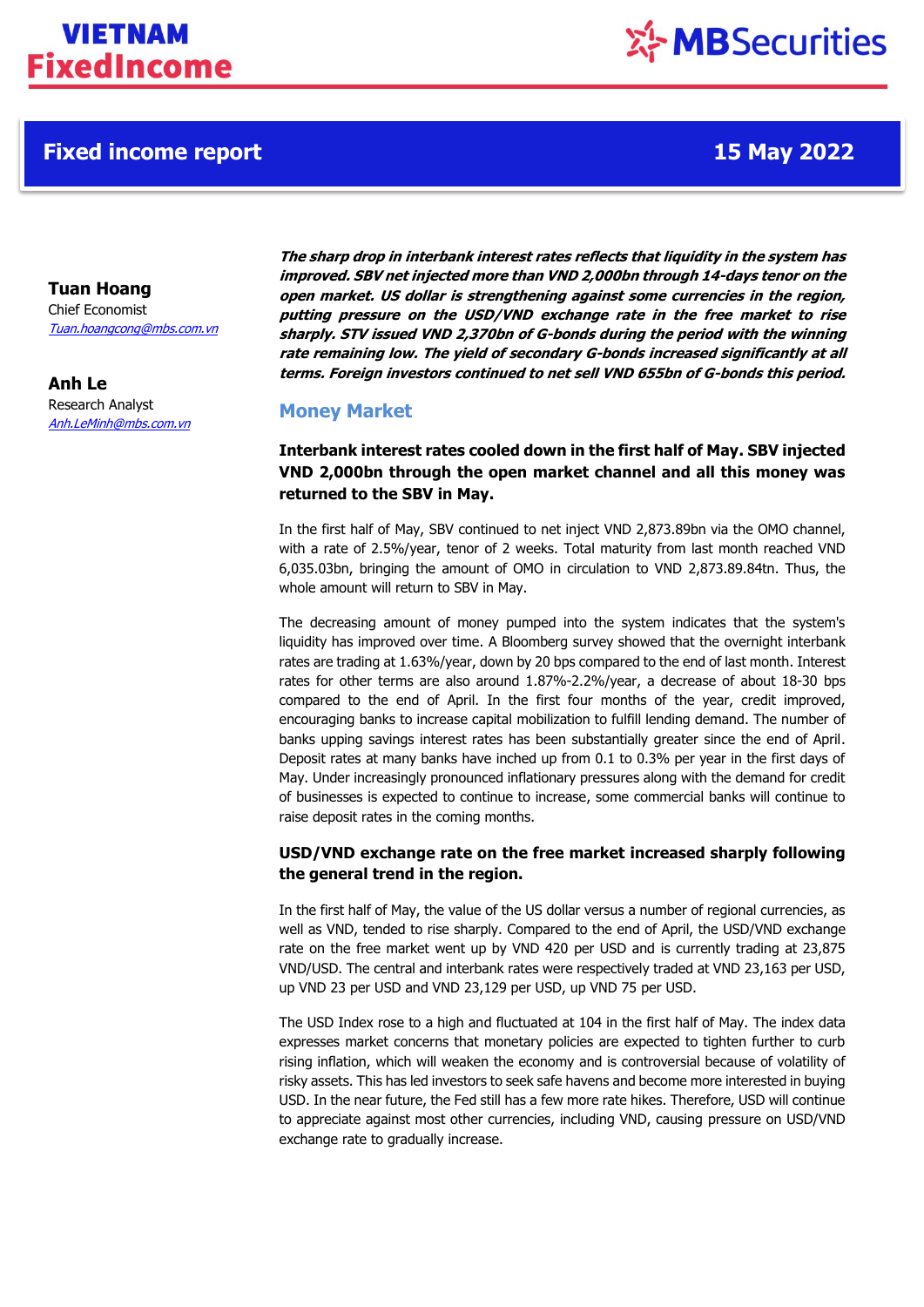# ※ MBSecurities



## **Figure 3. Interbank interest rate (%) Figure 4. USD/VND exchange rate**

|       | O/N  | 1 Week | 2 Week | 1 Month |
|-------|------|--------|--------|---------|
| 28/02 | 2.33 | 2.38   | 2.27   | 2.33    |
| 31/03 | 1.88 | 2.03   | 2.16   | 2.26    |
| 30/04 | 1.83 | 2.17   | 2.17   | 2.17    |
| 15/05 | 1.63 | 1.87   | 1.98   | 2.20    |

## **Figure 5. Regional currencies performance in 2022 Figure 6. VND compared to major currencies in 2022**





Source: Bloomberg. Source: SBV, MBS.

![](_page_1_Figure_13.jpeg)

Source: Bloomberg. Source: SBV, Bloomberg, MBS Research.

![](_page_1_Figure_16.jpeg)

## **Figure 1. Interbank overnight lending rate (%) Figure 2. SBV's Open Market Operation (Net Injection) [VND tn]**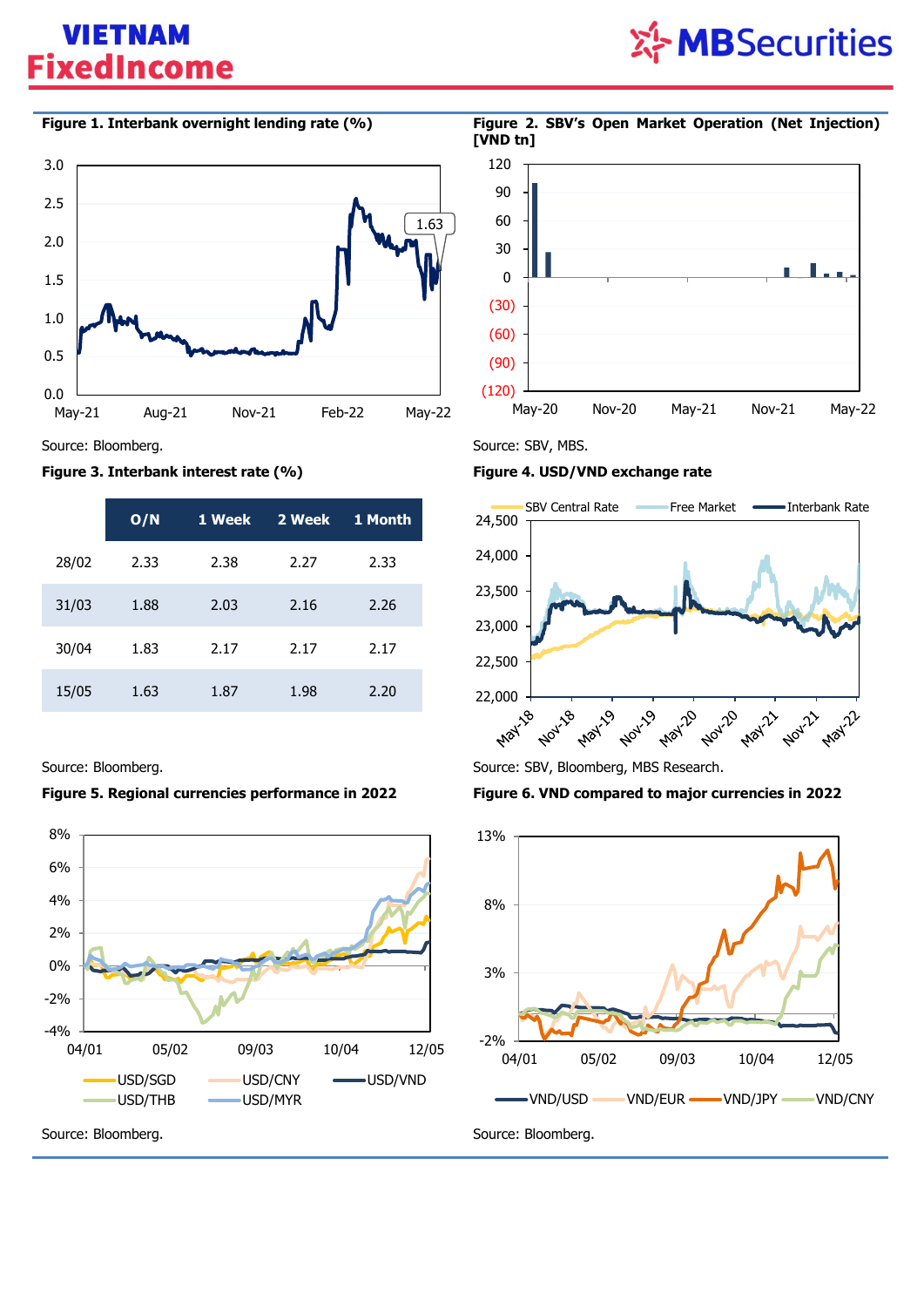## **Government Bond Market**

## **Primary market**

## **STV successfully issued VND 2.370bn of G-bonds this period with winning yield remains consistent.**

In the first half of May, the STV has been more active in issuing government bonds, but the success rate is still quite low. In the VND 15,500bn proposed, there were only VND 2,370bn of G-bonds successfully mobilized, at the rate of 15%. Successful issuance rate decreased compared to the same period last month which was 19%. Vietnam Bank For Social Policies offered to sell VND 2,000bn of G-bonds with a term of 3Y in the month, there were VND 1,500bn of G-bonds successfully mobilized. In order to complete this year's mobilization plan, the STV needs to continue to speed up the issuance of bonds because currently the mobilization volume has only reached 11% of the plan.

The winning yield of the bonds remains consistent compared to the previous month. The yield for 15Y remained unchanged at 2.58%/year, while the 3Y forward yield is equal to the yield in the secondary market of 2.3%. With this year issuance plan of VND 400tn, STV will need to raise yield to attract investors.

| Tenor        | <b>Offering</b><br>value | Winning<br>value | Issuance<br>rate | Yield        |
|--------------|--------------------------|------------------|------------------|--------------|
| 3Y           | 2,000                    | 1,500            | 75%              | 2.30%        |
| 5Y           | 1,500                    | 0                | $0\%$            | $0.00\%$     |
| <b>7Y</b>    | 500                      | 0                | $0\%$            | $0.00\%$     |
| 10Y          | 5,500                    | 0                | $0\%$            | $0.00\%$     |
| 15Y          | 5,000                    | 370              | 7%               | 2.58%        |
| 20Y          | 500                      | 0                | $0\%$            | $0.00\%$     |
| 30Y          | 500                      | 500              | 100%             | 3.01%        |
| <b>Total</b> | 15,500                   | 2,370            | 15%              | Unit: VND bn |

![](_page_2_Figure_10.jpeg)

![](_page_2_Figure_11.jpeg)

![](_page_2_Figure_13.jpeg)

![](_page_2_Figure_14.jpeg)

## **Figure 9. G-bond successful issuance in 2022 Figure 10. G-bond successful issuance since 2012**

![](_page_2_Figure_16.jpeg)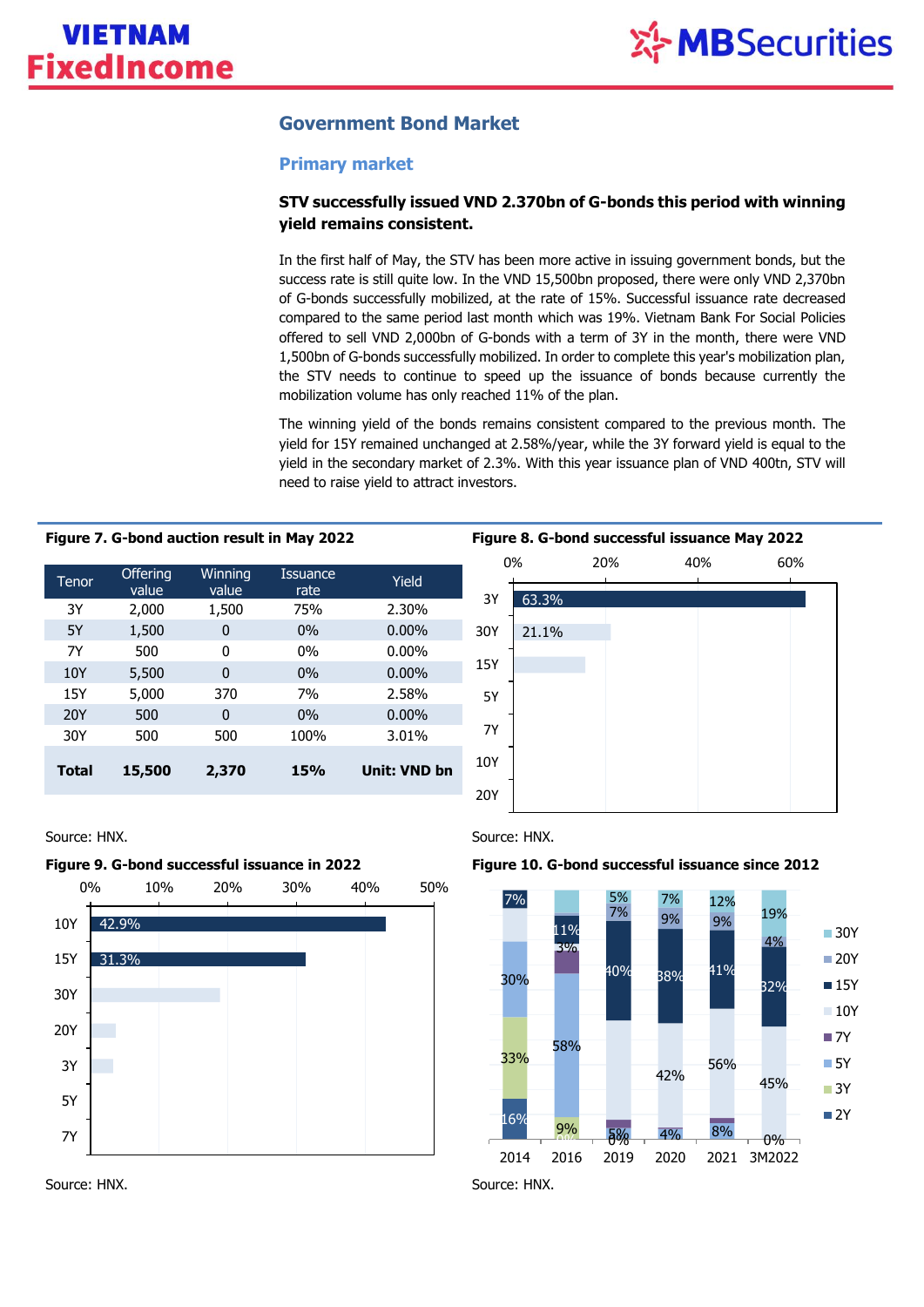![](_page_3_Picture_1.jpeg)

| Tenor        | VST 2022 plan | VST 2022 issued | % VST 2022 plan |
|--------------|---------------|-----------------|-----------------|
| 5Y           | 30,000        | 0               | $0\%$           |
| 7Y           | 15,000        | 0               | $0\%$           |
| 10Y          | 140,000       | 19,642          | 14%             |
| 15Y          | 150,000       | 14,320          | 10%             |
| <b>20Y</b>   | 30,000        | 1,685           | 6%              |
| 30Y          | 35,000        | 8,625           | 25%             |
| <b>Total</b> | 400,000       | 44,272          | <b>11%</b>      |

### **Figure 11. Government bond issuance 2022**

Source: VST, HNX

**Figure 12. 10Y G-bond yields (%) in selected countries As at 15/05/2022**

|                 |                            |                        | *Bps changed compared to last closing |             |  |
|-----------------|----------------------------|------------------------|---------------------------------------|-------------|--|
| <b>Market</b>   | Last<br>closing            | <b>Last</b><br>$week*$ | <b>Last month</b>                     | 31/12/2021* |  |
|                 |                            |                        |                                       |             |  |
| U.S.            | 2.92                       | $-20.80$               | $-1.5$                                | 140.8       |  |
| EU              | 0.95                       | $-18.40$               | 1.0                                   | 112.5       |  |
| Japan           | 0.25                       | 0.20                   | 1.6                                   | 17.5        |  |
| China           | 2.82                       | $-1.20$                | $-2.0$                                | 4.0         |  |
| South Korea     | 3.23                       | $-19.00$               | $-0.5$                                | 97.5        |  |
| India           | 7.32                       | $-13.30$               | 17.8                                  | 86.4        |  |
| Malaysia        | 4.45                       | 6.50                   | 6.6                                   | 88.2        |  |
| Singapore       | 2.80                       | 0.33                   | 21.6                                  | 107.3       |  |
| Indonesia       | 7.38                       | 738.30                 | 39.7                                  | 100.1       |  |
| Philippines     | 4.52                       | 5.06                   | 24.3                                  | 217.0       |  |
| <b>Thailand</b> | 3.40                       | 20.33                  | 50.2                                  | 144.1       |  |
| Vietnam         | 3.41<br>Source: Bloomberg. | 23.20                  | 30.8                                  | 124.4       |  |

## **Secondary Market**

**G-bond yield went up in all terms. Average transaction volume on the secondary G-bond market went down by 5% MoM with the proportion of repos transactions increasing compared to previous month. Foreign investors net sold over VND 656bn of G-bonds.**

In the first half of May, the 10Y yield was at 3.41%/year, up 31bps compared to the previous month whereas the 2Y yield grew to 2.3%/year, up 19bps. Since the beginning of the year, the 2Y yield has increased by 154 bps while the 10Y term yield also increased by 124bps.

Transactions on the secondary government bond market were less active than the previous month with daily average volumes of VND 9.5tn, down by 5% from April's average. Of which, outright trading accounted for 39% of the volume this period and VND 29.7tn. The average transaction was VND 3.7tn/day, down by 32% from the previous month's average. Average repos trading volume increased by 27% compared to April, reaching VND 5.8tn/day. Foreign investors continued to net sold VND 656bn of G-bonds in this period and the total trading volume was also quite low, down about 57% compared to the same period last month. Overall, foreign investors net sold a total of VND 2,336bn of G-bonds in 2022 and net purchased VND 2,330bn of G-bonds in the last 12 months.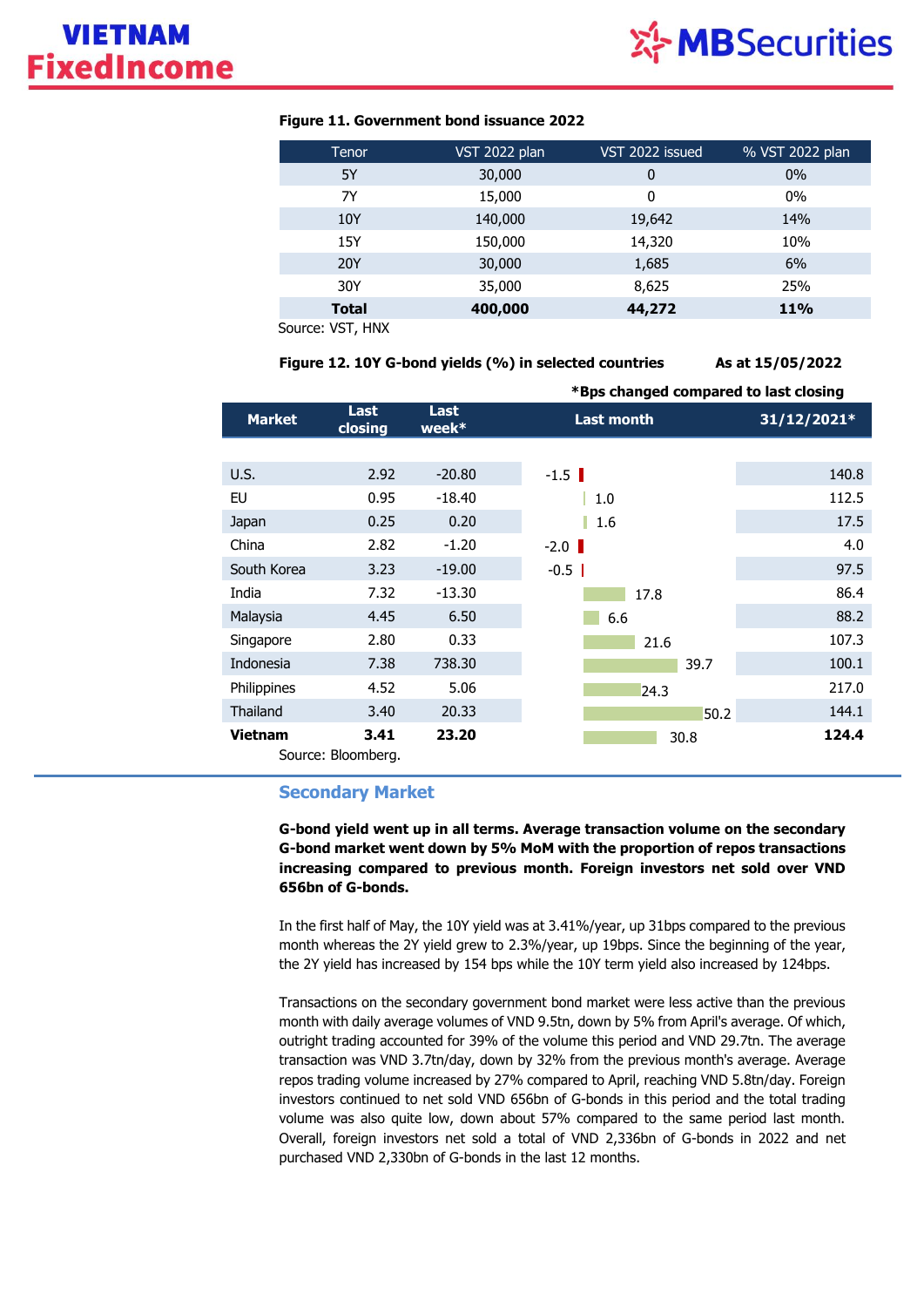![](_page_4_Picture_1.jpeg)

![](_page_4_Figure_3.jpeg)

Source: Bloomberg. **Source: HNX.** Source: HNX.

![](_page_4_Figure_5.jpeg)

![](_page_4_Figure_6.jpeg)

## **Figure 17. Size of bond markets (%GDP Q1 2022) Figure 18. Vietnam bond market size (VND tn)**

![](_page_4_Figure_9.jpeg)

**Figure 13. Vietnam T-bond Yield (%) Figure 14. Outright and Repo transaction volume**

![](_page_4_Figure_11.jpeg)

![](_page_4_Figure_14.jpeg)

Source: HNX. Source: Bloomberg.

![](_page_4_Figure_17.jpeg)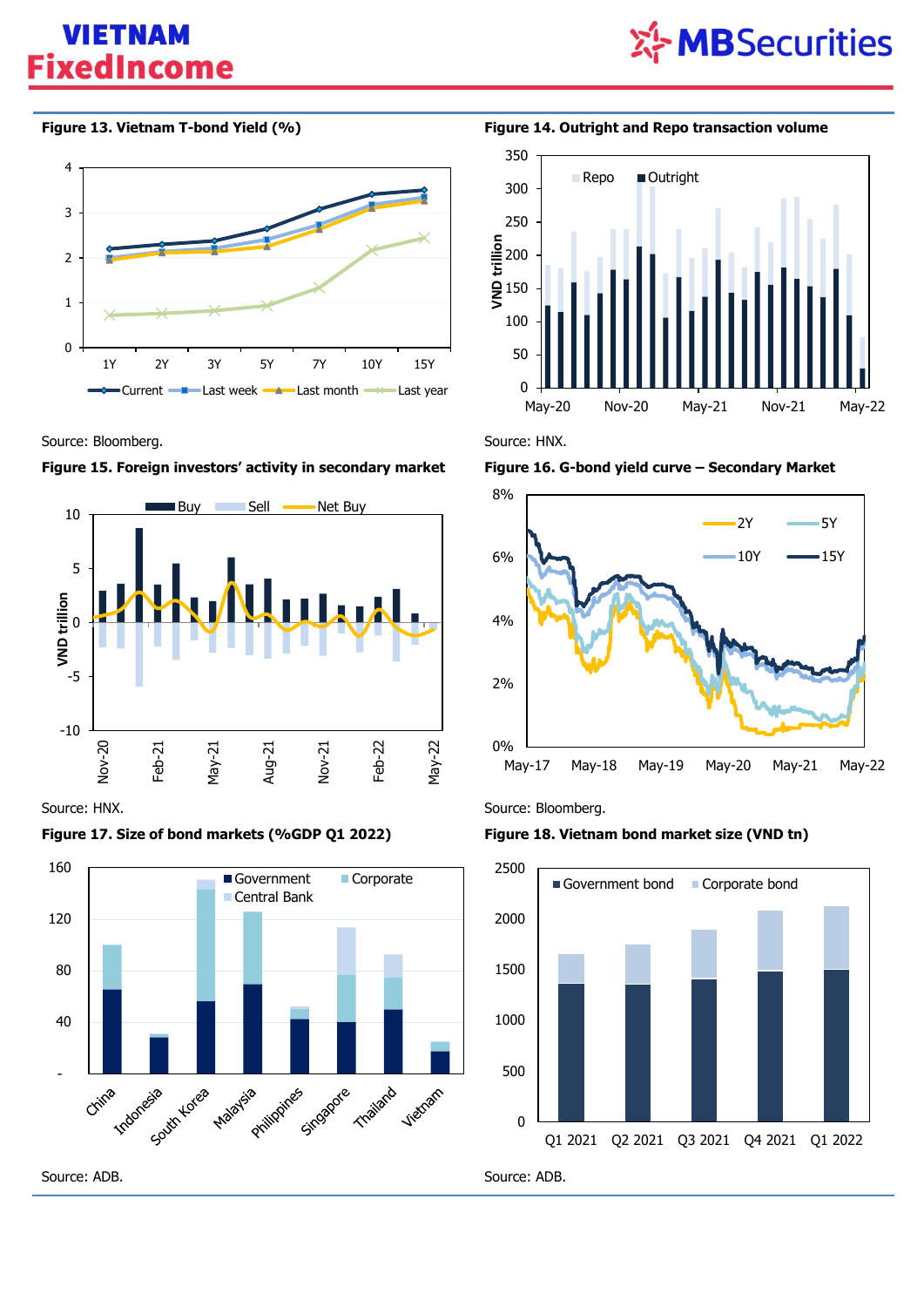## **Corporate Bond Market**

FiinPro data showed that in the first half of May, VND 6,300bn of corporate bonds were issued in the domestic market and USD 525mn of international convertible bonds was issued to the international market of Vingroup Joint Stock Company. Orient Commercial Joint Stock Bank issued the largest bond volume of VND 2,600bn. Banking sector accounted for the majority of issuance in the first half of May.

![](_page_5_Figure_4.jpeg)

![](_page_5_Figure_5.jpeg)

Source: HNX. FiinPro. MBS Research. Source: HNX. FiinPro. MBS Research.

| <b>Ticker</b> | <b>Issuer</b>                                              | <b>Tenor</b><br>(year) | <b>Amount (VND bn)</b> | <b>Coupon rate</b><br>$(%$ /year) |  |
|---------------|------------------------------------------------------------|------------------------|------------------------|-----------------------------------|--|
| <b>VIC</b>    | Tập đoàn Vingroup - Công ty Cổ phần                        | 5                      | 12,150.08 (USD         | N/A                               |  |
|               |                                                            |                        | 525mn)                 |                                   |  |
| <b>OCB</b>    | Ngân hàng Thương mại Cổ phần Phương Đông                   | 3                      | 2,600                  | N/A                               |  |
|               | Ngân hàng TNHH MTV Shinhan Việt Nam                        | っ                      | 1,800                  | N/A                               |  |
| <b>BID</b>    | Ngân hàng Thương mại Cổ phần Đầu tư và Phát triển Việt Nam | $8 - 15$               | 1,350                  | $6.43\% - 6.73\%$                 |  |
| <b>SSB</b>    | Ngân hàng Thương mại Cổ phần Đông Nam Á                    | 3                      | 500                    | N/A                               |  |
| <b>MBB</b>    | Ngân hàng Thương mại Cổ phần Quân đội                      | 5                      | 50                     | N/A                               |  |

## **Figure 21. Top issuers in May 2022**

Source: HNX, FiinPro, MBS Research.